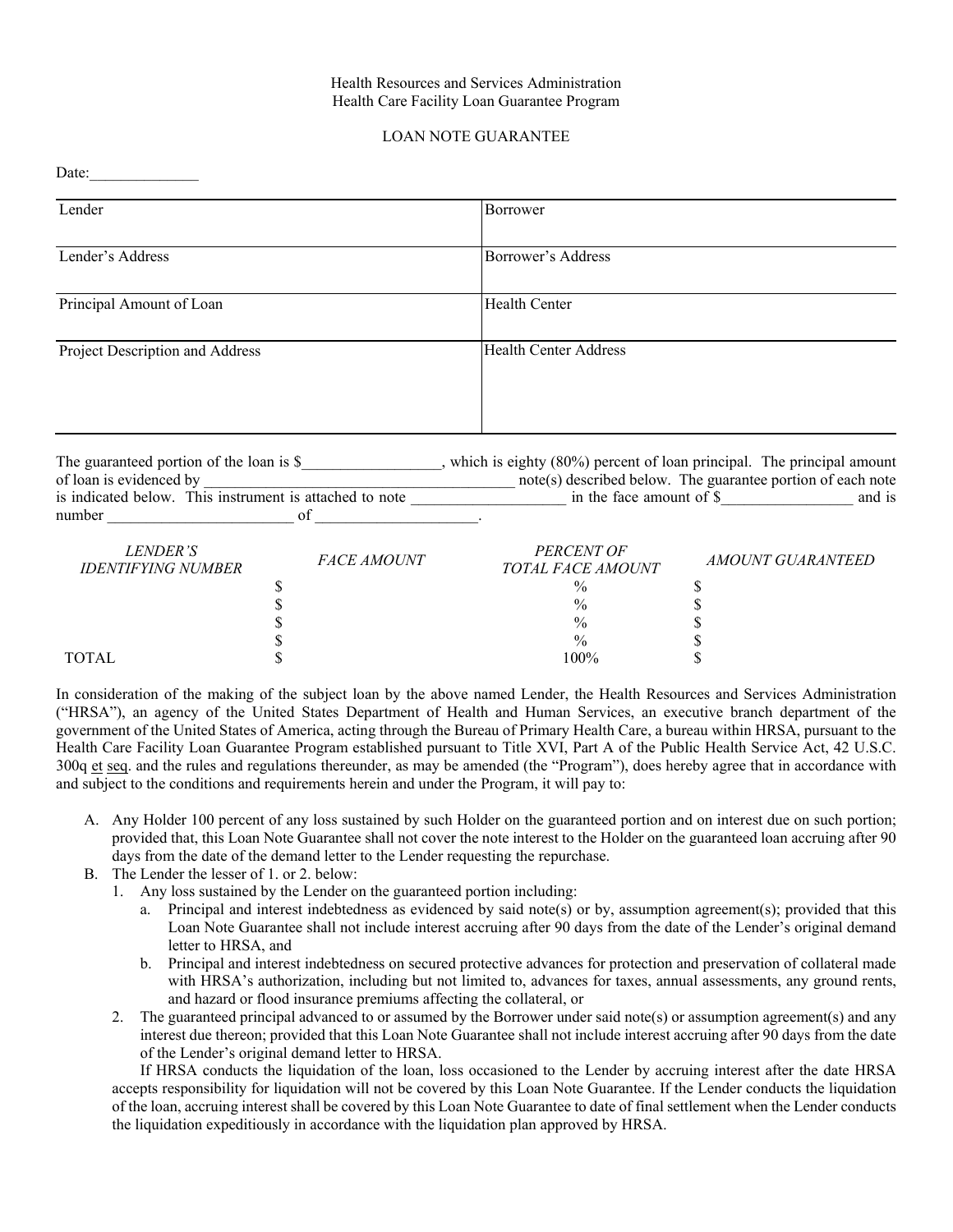Definition of Holder.

 A Holder is a person or organization other than the Lender who holds all or part of the guaranteed portion of the loan with no any obligation, the interest on which is excludable from income, under Section 103 of the Internal Revenue Code, as amended (IRC). servicing responsibilities. Holders are prohibited from obtaining any part(s) of the Guaranteed portion of the loan with proceeds from When the Lender assigns a part(s) of the guaranteed loan to an assignee, the assignee becomes a Holder only when an "Assignment Guarantee Agreement" is used.

# Definition of Lender.

 the Program. The Lender is also the party requesting a loan guarantee and the holder of the unguaranteed portion of a loan. The Lender is the person or organization making and servicing the loan that is guaranteed in accordance with the requirements of

## **CONDITIONS OF GUARANTEE**

### 1. Loan Servicing.

 The Lender will be responsible for servicing the entire loan and the Lender will remain mortgagee and/or secured party of record notwithstanding the fact that another party may hold a portion of the loan. When multiple notes are used to evidence a loan, the Lender will structure repayments as provided in its loan agreement with the Borrower.

#### 2. Priorities.

 The entire loan will be secured by the same security with equal lien priority for the guaranteed and unguaranteed portions of the loan. The unguaranteed portion of the loan will not be paid first nor given any preference or priority over the guaranteed portion. 3. Full Faith and Credit.

 This Loan Note Guarantee constitutes an obligation supported by the full faith and credit of the United States and is incontestable except for fraud or misrepresentation of which the Lender or any Holder has actual knowledge at the time it became the Lender or such Holder or which the Lender or any Holder participates in or condones. If the note to which this is attached or relates provides for the payment of interest on interest, then this Loan Note Guarantee is void. In addition, this Loan Note Guarantee will be unenforceable by the Lender to the extent any loss is occasioned by the violation of usury laws, negligent servicing, or failure to obtain the required the extent that loan funds are used for purposes other than those specifically approved by HRSA in its Conditional Commitment for Guarantee. Negligent servicing is defined as the failure to perform those services which a reasonably prudent lender would perform in servicing its own portfolio of loans that are not guaranteed. The term includes not only the concept of a failure to act but also not acting in a timely manner or acting in a manner contrary to the manner in which a reasonably prudent lender would act up to the time of loan maturity or until a final loss is paid. security regardless of the time at which HRSA acquires knowledge of the foregoing. Any losses occasioned will be unenforceable to

### 4. Rights and Liabilities.

 The guarantee and right to require purchase will be directly enforceable by any Holder notwithstanding any fraud or misrepre- sentation by the Lender or any unenforceability of this Loan Note Guarantee by the Lender. Nothing contained herein will constitute any waiver by HRSA of any rights it possesses against the Lender. The Lender will be liable for, and will promptly pay to HRSA, any payment made by HRSA to any Holder which, if the Lender had held the guaranteed portion of the loan, HRSA would not otherwise have been required to pay to the Lender.

### 5. Payments.

 The Lender will receive all payments of principal or interest on account of the entire loan and will promptly remit to the Holder(s) its(their) pro rata share thereof determined according to its respective interest in the loan, less only the Lender's servicing fee.

### 6. Protective Advances.

 Protective advances made by the Lender pursuant to the Loan Guarantee Agreement will be guaranteed against a percentage of loss to the same extent as provided in this Loan Note Guarantee notwithstanding the guaranteed portion of the loan that is held by another.

## 7. Repurchase by Lender.

 demand by the Holder(s) when: (a) the Borrower is in default not less than 60 days on principal or interest due on the loan or (b) the Lender has failed to remit to the Holder(s) its(their) pro rata share of any payment made by the Borrower within 30 days of the Lender's interest less the Lender's servicing fee. This Loan Note Guarantee will not cover the note interest to the Holder on the guaranteed loan(s) accruing after 90 days from the date of the demand letter to the Lender requesting the repurchase. The Holder(s) will concurrently send a copy of the demand letter to HRSA and the Lender Coordinator. The Lender will accept an assignment without recourse from the Holder(s) upon repurchase. The Lender is encouraged to repurchase the loan to facilitate the accounting for funds, resolve the problem, and to permit the Borrower to cure the default, where reasonable. The Lender will notify the Holder(s), HRSA and the Lender Coordinator of its decision. The Lender has the option to repurchase the unpaid guaranteed portion of the loan from the Holder(s) within 30 days of written receipt thereof. The repurchase by the Lender will be for an amount equal to the unpaid guaranteed portion of principal and accrued

#### 8. HRSA Purchase.

 If the Lender does not repurchase as provided by paragraph 7 hereof, the Holder may submit a written demand to HRSA to purchase from the Holder the unpaid principal balance of the guaranteed portion together with accrued interest to date of repurchase less the Lender's servicing fee. The Holder will concurrently send a copy of the demand to HRSA, the Lender Coordinator and the Lender. The Holder will include in its demand to HRSA: (a) evidence of its right to require payment from HRSA; and (b) the amount due including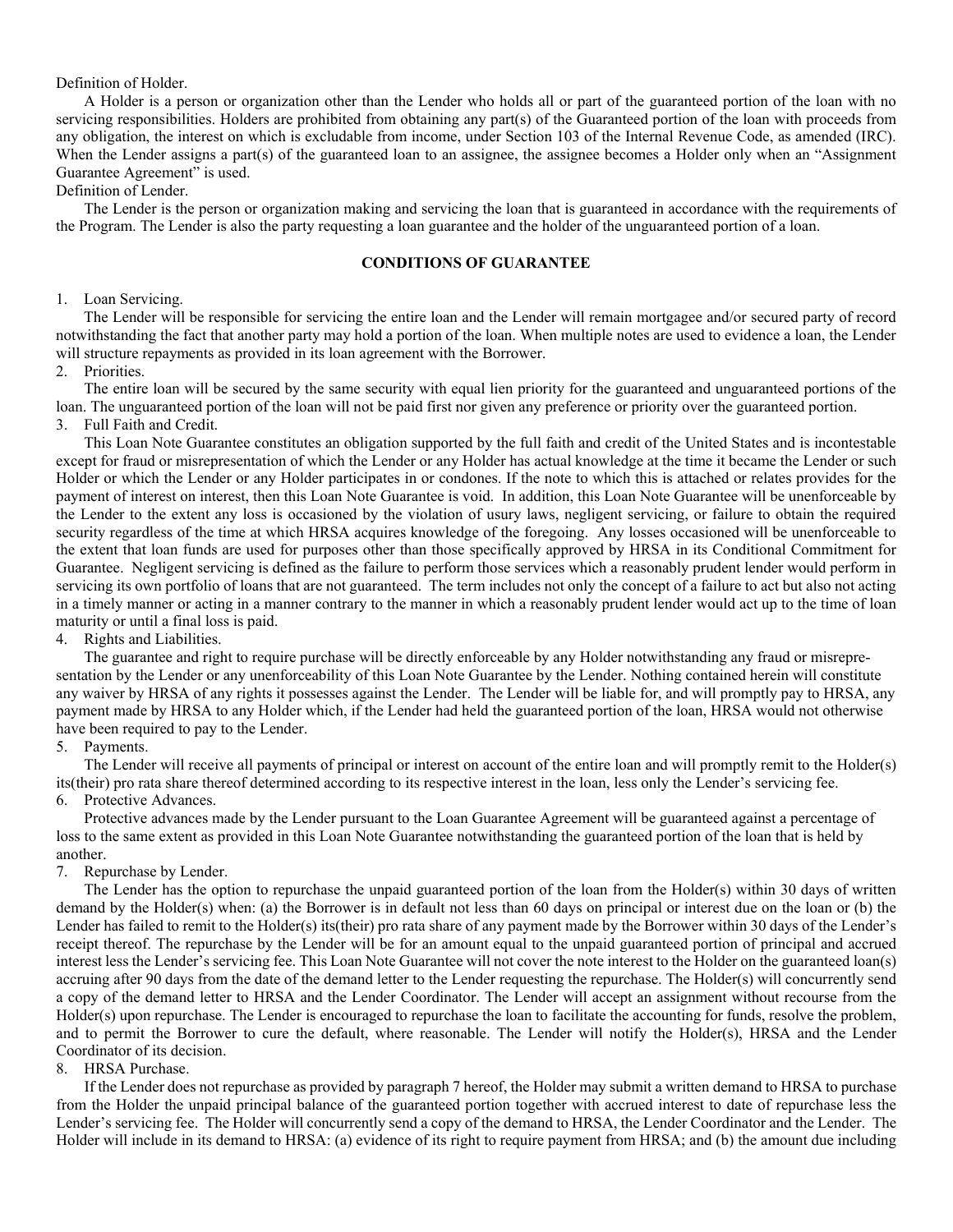unpaid principal, unpaid interest to date of demand and interest subsequently accruing from date of demand to proposed payment date. Such evidence will consist of either the originals of this Loan Note Guarantee and note properly endorsed to HRSA or the original of the Assignment Guarantee Agreement properly assigned to HRSA without recourse including all rights, title, and interest in the loan. HRSA will be subrogated to all rights of the Holder. The Loan Note Guarantee will not cover the note interest to the Holder on the guaranteed loans accruing after 90 days from the date of the original demand letter of the Holder to the Lender requesting the repurchase. Unless otherwise agreed to by HRSA, such proposed payment will not be later than 30 days from the date of the Holder's demand to HRSA.

 HRSA or the Lender Coordinator will promptly notify the Lender of its receipt of the Holder(s)'s demand for payment. The Lender will promptly provide HRSA with the information necessary for HRSA's determination of the appropriate amount due the Holder(s). Any discrepancy between the amount claimed by the Holder(s) and the information submitted by the Lender must be resolved before payment will be approved. HRSA will notify both parties who must resolve the conflict before payment by HRSA will be approved. Such conflict will suspend the running of the 30 day payment requirement. Upon receipt of the appropriate information, HRSA will review the demand and submit it to Treasury for verification. After reviewing the demand, HRSA will transmit the request to Treasury for issuance of the appropriate check. Upon issuance, the Treasury will notify HRSA and remit the check(s) to the Holder(s). 9. Lender's Obligations.

 The Lender consents to the purchase by HRSA and agrees to furnish on request by HRSA a current statement certified by an appropriate authorized officer of the Lender of the unpaid principal and interest then owed by Borrowers on the loan and the amount then owed to any Holder(s). The Lender agrees that any purchase by HRSA does not change, alter or modify any of the Lender's obligations to HRSA arising from said loan or guarantee nor does it waive any of HRSA's rights against the Lender, and that HRSA will have the right to set-off against the Lender all rights inuring to HRSA as the Holder of this instrument against HRSA's obligation to the Lender under this Loan Note Guarantee.

10. Repurchase by Lender for Servicing.

 If, in the opinion of the Lender, repurchase of the guaranteed portion of the loan is necessary to adequately service the loan, the Lender's servicing fee. This Loan Note Guarantee will not cover the note interest to the Holder on the guaranteed loans accruing after 90 days from the date of the demand letter from the Lender or HRSA to the Holder(s) requesting the Holder(s) to tender their guaranteed Holder will sell the portion of the loan to the Lender for an amount equal to the unpaid principal and interest on such portion less the portion(s).

a. The Lender will not repurchase from the Holder(s) for arbitrage purposes or other purposes to further its own financial gain.

b. Any repurchase will only be made after the Lender obtains HRSA written approval.

 c. If the Lender does not repurchase the portion from the Holder(s), HRSA at its option may purchase such guaranteed portions for servicing purposes.

11. Custody of Unguaranteed Portion.

 When the Lender sells a portion of the loan on the secondary market, through the Single or Multi-Note Option (as defined in the Loan Guarantee Agreement), the Lender shall retain the unguaranteed portion of the loan and may not sell any part of the participation interest in both the guaranteed and unguaranteed portion of the loan, but the Lender must retain a majority (not less than unguaranteed portion of the loan. When the Lender sells a portion of the loan through participation, the Lender may sell a 51 percent) of the guaranteed portion of the loan and a majority (not less than 51 percent) of the unguaranteed portion of the loan. Participation as used in this instrument, means the sale of an interest in the loan wherein the Lender retains the note, all collateral securing the note, and all responsibility for servicing and liquidation.

12. When Guarantee Terminates.

 This Loan Note Guarantee will terminate automatically (a) upon full payment of the guaranteed loan; or (b) upon full payment of any loss obligation hereunder; or (c) upon written notice from the Lender to HRSA that the guarantee will terminate 30 days after the by HRSA. date of notice, provided the Lender holds all of the guaranteed portion and all Loan Note Guarantees are returned to be cancelled

13. Settlement.

 the date of this instrument. The amount due under this instrument will be determined and paid as provided in the Program's rules and regulations in effect on

14. Notices.

All notices will be initiated to HRSA and the Lender Coordinator:

| If to HRSA: | Health Resources and Services Administration    |
|-------------|-------------------------------------------------|
|             | Bureau of Primary Health Care                   |
|             | Office of Policy and Program Development        |
|             | 5600 Fishers Lane                               |
|             | Rockville, Maryland 20857                       |
|             | Attention: Health Center Loan Guarantee Program |